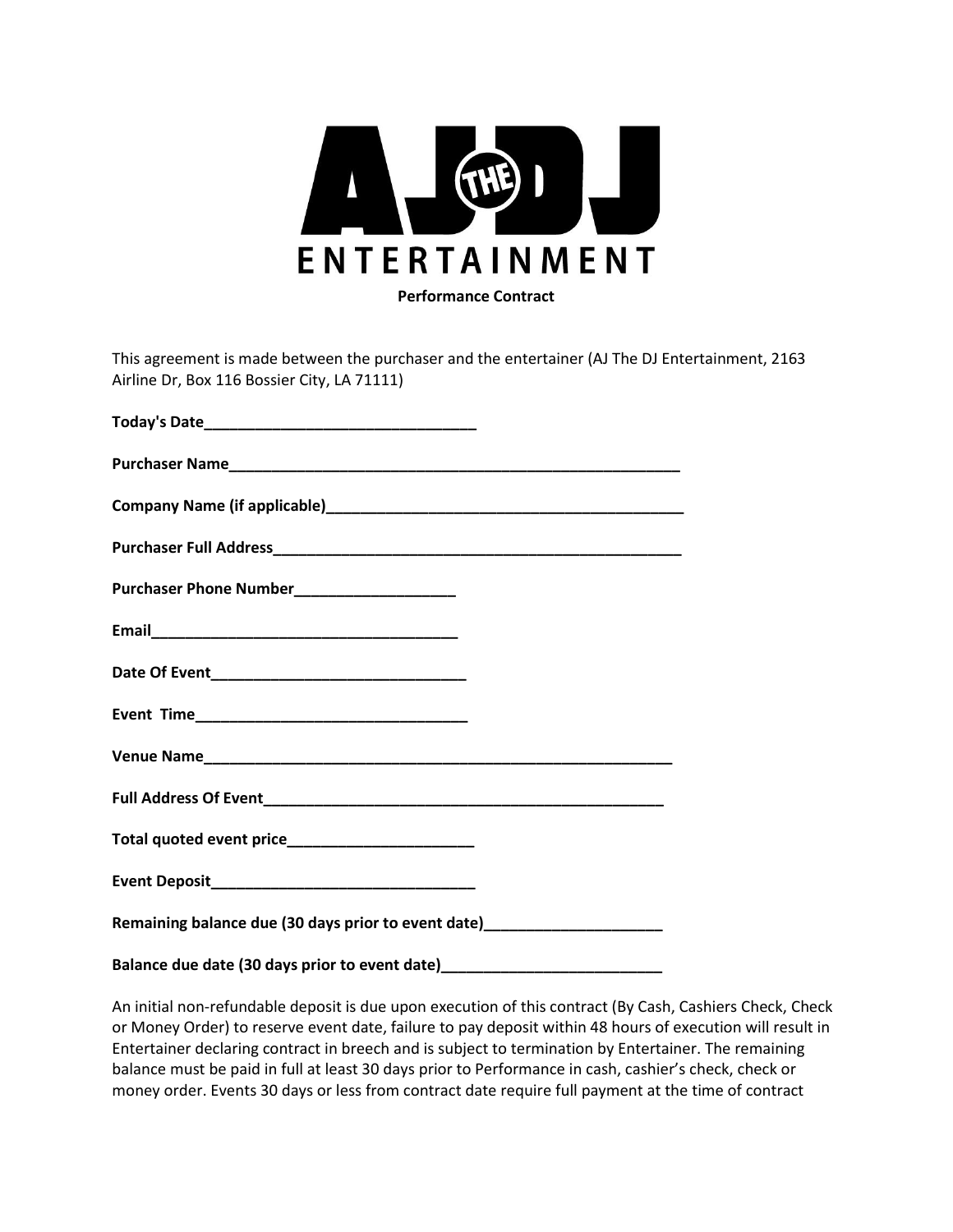signing. In the event of non-payment prior to the performance, the Purchaser agrees this Agreement shall be canceled immediately with no performance required and any previous payments shall be immediately forfeited to the Entertainer. In the event of non-payment after Performance, Purchaser further agrees to remit any uncollected balance including a ten-dollar per statement fee plus reasonable collection or attorney fees. Purchaser shall be charged \$30 for each returned check plus \$10 service for each collection notice. Past-due balances will incur interest at the rate of 2% for each month in which the balance is outstanding.

The entertainment to be provided by the Entertainer is described as the playback of musical equipment with occasional "DJ" narration (hereinafter referred to as the "Performance"), and includes any additional props or games as specified in this Agreement. The purchaser reserves the right to control the manner, means and details of the performance of services by Entertainer via a written event planner or music request list prior to the event. Without a planner or request list, Entertainer shall attempt to play Purchaser's and Purchaser's guests' music requests but shall not be held responsible if certain selections are not available. Entertainer reserves the right to censor music requests that may be considered offensive or inappropriate for the event. Entertainer reserves the right to choose the sequence of songs played for the good of the majority and the flow of the event.

This agreement to perform shall be excused by detention of personnel by extreme weather conditions, sickness, accidents, riots, strikes, epidemics, acts of God, or any other legitimate condition beyond Entertainer's control. If such circumstances arise, all reasonable efforts will be made to find comparable replacement entertainment at the agreed upon fees. Should Entertainer be unable to procure a qualified replacement, Purchaser shall receive a credit or full refund of all prepaid fees. Purchaser agrees that in all such circumstances, Entertainer's liability shall be exclusively limited to refunding the fees paid and Entertainer shall not be liable for indirect or consequential damages arising from any breach of contract.

Purchaser agrees to provide a secure parking space in a reasonably close proximity to Venue's loading area for Entertainer's vehicles for a period commencing two (2) hours prior to the performance and continuing for one (1) hour following the performance. Purchaser and/or Venue shall provide adequate security for the Entertainer and their property before, during and after the Performance.

1) Covid 19-The novel coronavirus, COVID-19, is a worldwide pandemic declared by the World Health Organization. COVID-19 is extremely contagious, and the virus is believed to spread from person-toperson contact, by contact with contaminated surfaces and objects, and possibly in the air. The exact methods of spread and contraction are unknown, and there is no known treatment, cure or vaccine for COVID-19. COVID-19 can cause serious and potentially life-threatening illness or death.

[AJ The DJ Entertainment] (the "DJ") cannot prevent you (the "Client"), your guests, family, vendors or anyone else at your event from being exposed to, contracting, or spreading COVID-19. While the DJ will take all reasonable precautions in providing services for your event, it is not possible to eradicate the risks related to this disease.

The DJ will not assume any risk or have any obligation to ensure that Client's event is in compliance with federal, state or local guidelines, laws and regulations. The DJ is not liable in any way if Client or the event intentionally or unintentionally does not comply with a legal obligation related to COVID-19.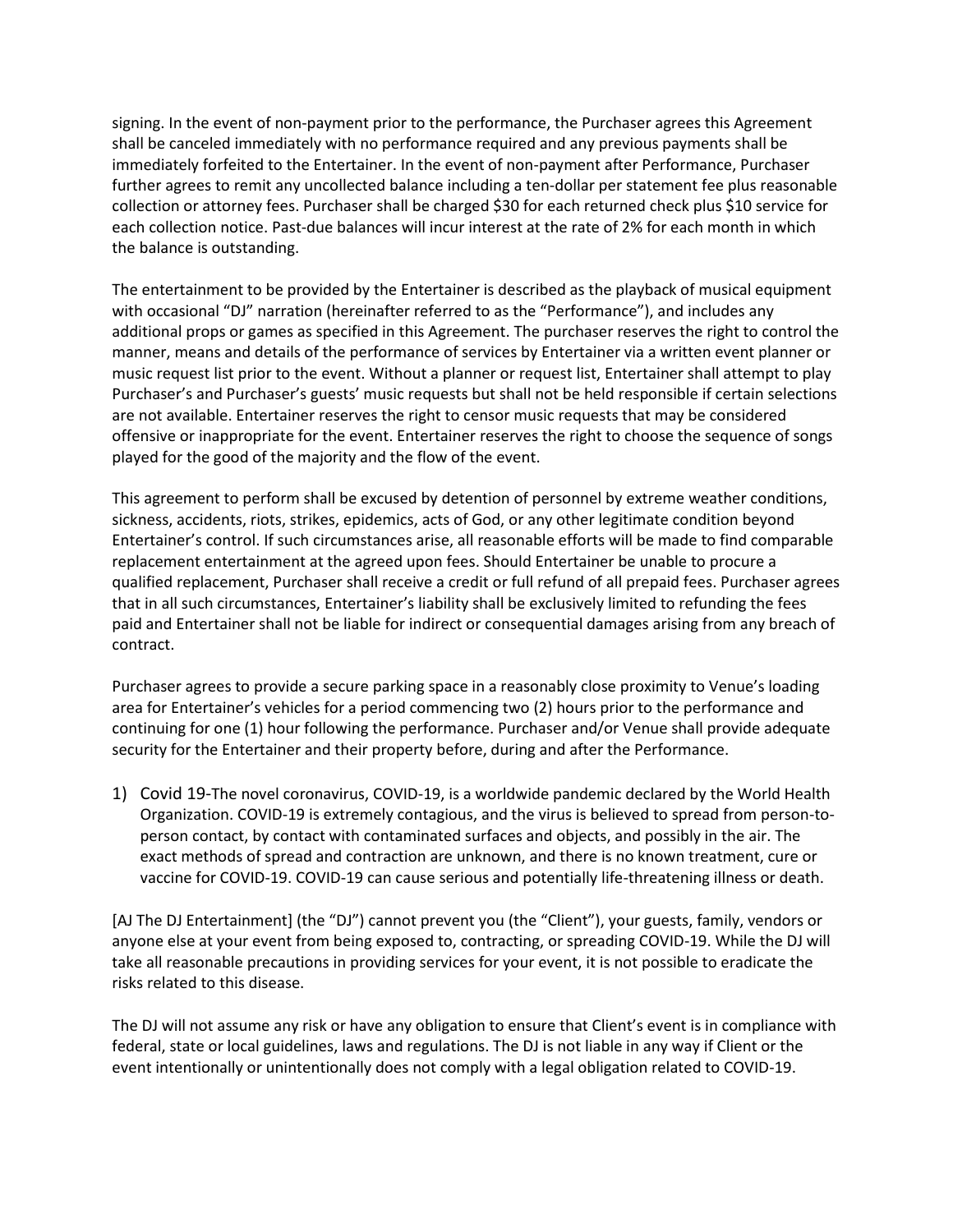If the event is forced to end early or is altered in any other way as the result of decisions made by law enforcement, venue owners, or any other authority, the DJ's services will not be refunded in whole or in part and any balances will be unchanged and due in full.

If the DJ is fined for reasons related to COVID-19, then all such fines shall be paid in full by the Client. If the enforcer of the fine will not bill Client directly, Client agrees to reimburse the DJ for all fines within 10 calendar days from the issuance of the fine.

Client will not use the DJ's name or reference the DJ in any way related to the event in any public relations, social media or news stories related to the event without the DJ's express and written permission.

Client gives DJ permission to leave the event at any time if they feel their health or safety is threatened or at risk. Doing so will not result in any refund or change in payment terms.

ASSUMPTION OF RISK. Client has read and understands and expressly accepts all of the risks stated in this waiver.

WAIVER OF LIABILITY: Client hereby forever releases and waives his or her rights to bring suit against the DJ and its owners, officers, directors, managers, agents, employees, contractors, or other representatives in connection with exposure, infection, or spread of COVID-19. Client understands this waiver means that s/he gives up his/her right to bring any claims including personal injury, death, disease, property or monetary loss, or any other loss, including but not limited to negligence, and gives up any claim s/he may have to seek damages, whether known or unknown.

INDEMNIFICATION: Client agrees to hold harmless and indemnify DJ against all third party claims, damages, liabilities, losses, suits, costs, expenses and attorney fees suffered or incurred by DJ and arising from DJ's participation in the event.

CHOICE OF LAW: Client agrees that the law of the State of [Louisiana] will apply to this contract.

- 2) Sound and Lighting-The Entertainer shall furnish all sound equipment, microphones, lighting and power strips necessary for the Performance. Purchaser agrees to provide one six-foot (6') long tables (an additional 4' table maybe required if the event is a Wedding Ceremony in the same location as the reception) for the Entertainer's equipment, and access to at least two three-prong grounded 110 Volt/20 AMP wall plugs. The Entertainer agrees to provide all personnel required to assist the setup for and conduct of the Performance and takedown after the Performance.
- 3) Outdoor Events: If no covered shelter is available, a 10 ft x 10 ft is required regardless of weather conditions . Tent is only applicable for light weather conditions; purchaser must have an alternate indoor location in case of inclement weather conditions or temperatures that fall under either a heat advisory or cold weather/freeze warning. Entertainer has the right to cancel all or part of performance if there is a threat of severe weather conditions and if no alternate indoor location is available.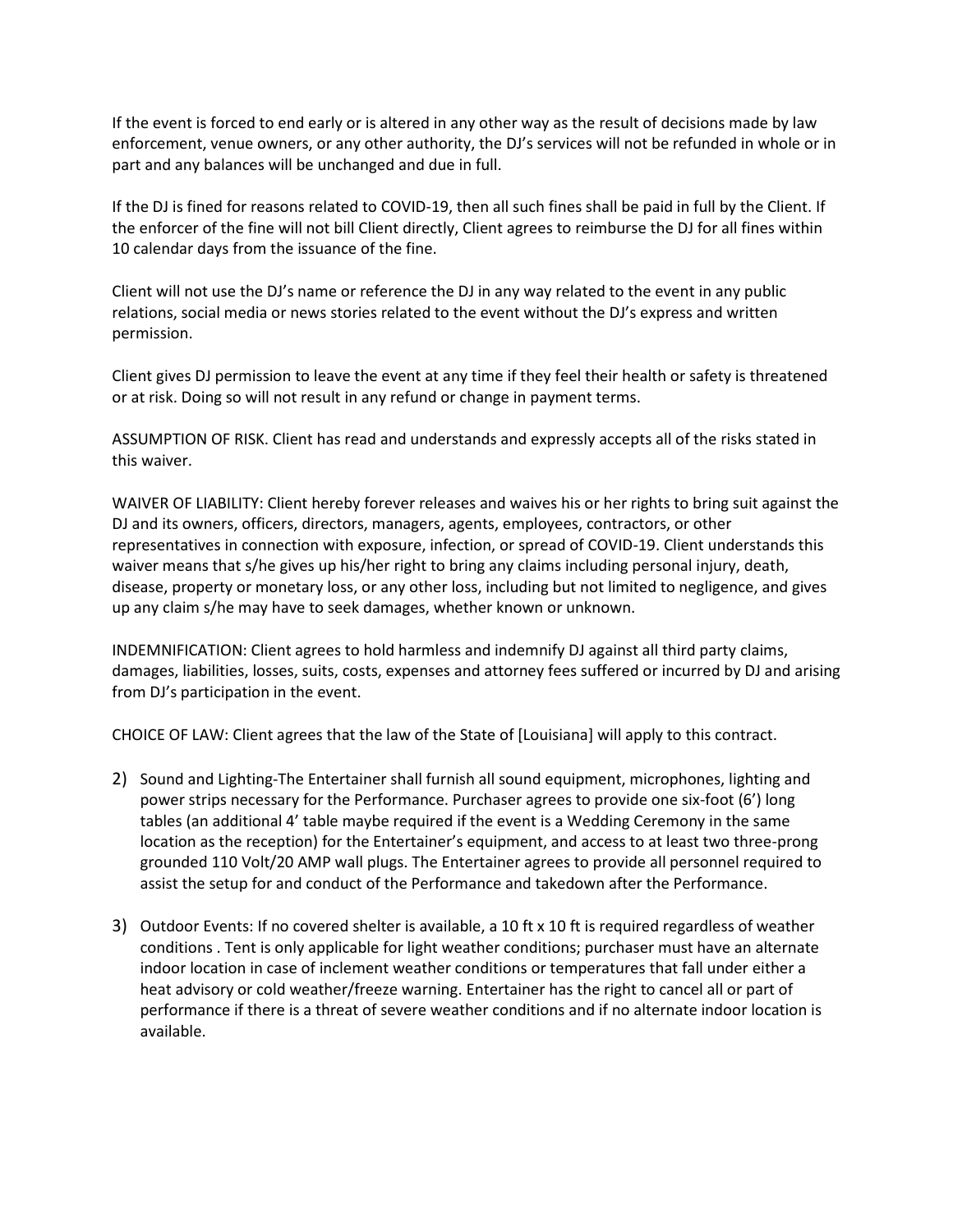- 4) Downloading Music/External Playback: For security and performance purposes, music cannot be downloaded prior to or during Entertainer's performance. In addition, music cannot be played from YouTube, Vimeo, Daily Motion or any other external website.
- 5) External Devices: For security and liability purposes, Entertainer cannot attach any external devices (Mobile Phones, Tablets, MP3 Players etc) to Entertainer's laptop prior to or during performance.
- 6) DJ Area: An area of no less than 15 feet is required for proper entertainment setup. Two separate open 3 prong wall outlets are required for equipment power. For safety purposes, please do not enter the back area of the DJ booth. Parents are required to supervise small children to avoid accident or injury. Do not place heavy traffic areas like Photo Booths, food buffets, Bartender stations or prop tables near DJ area. Do not place drinks or food on DJ area.
- 7) Entertainer meals and beverages: If food is served at event, Entertainer at least one meal and two bottled waters be provided during event (two meals and four bottled waters if Entertainer brings an assistant).
- 8) Noise ordinances: The noise ordinance for the Shreveport/Bossier area is 10pm, purchaser must comply with their local noise ordinance laws. Entertainer cannot play past these times without previous consent from venue owner and/or management in commercial zones. Entertainer cannot play past these times in residential areas. Law enforcement requests for lower volume at all events supersede the authority of both the purchaser and entertainer and must be complied with.
- 9) Video content: Entertainer provides edited versions of music videos for performance. These videos are only edited in the audio portion of music playback. Videos may still contain adult content including but not limited to Sexual Situations and violence. Entertainer cannot be held responsible for video content.
- 10) Sound engineer/Sound equipment: Entertainer does not provide sound engineer services or sound equipment for musicians. All equipment provided for event is for DJ use only (including, but not limited to power strips). DJ can provide a wireless microphone for a singer to perform with a backing music track.
- 11) Photo/Video Release: I hereby grant permission to AJ The DJ Entertainment, the rights of my image, in video or still, and of the likeness and sound of my voice as recorded on audio or video tape without payment or any other consideration. I understand that my image may be edited, copied, exhibited, published or distributed and waive the right to inspect or approve the finished product wherein my likeness appears. Additionally, I waive any right to royalties or other compensation arising or related to the use of my image or recording. I also understand that this material may be used within an unrestricted geographic area.

Photographic, audio or video recordings may be used for ANY USE which may include but is not limited to:

- · Online/Internet Videos
- · Media
- · News (Press)